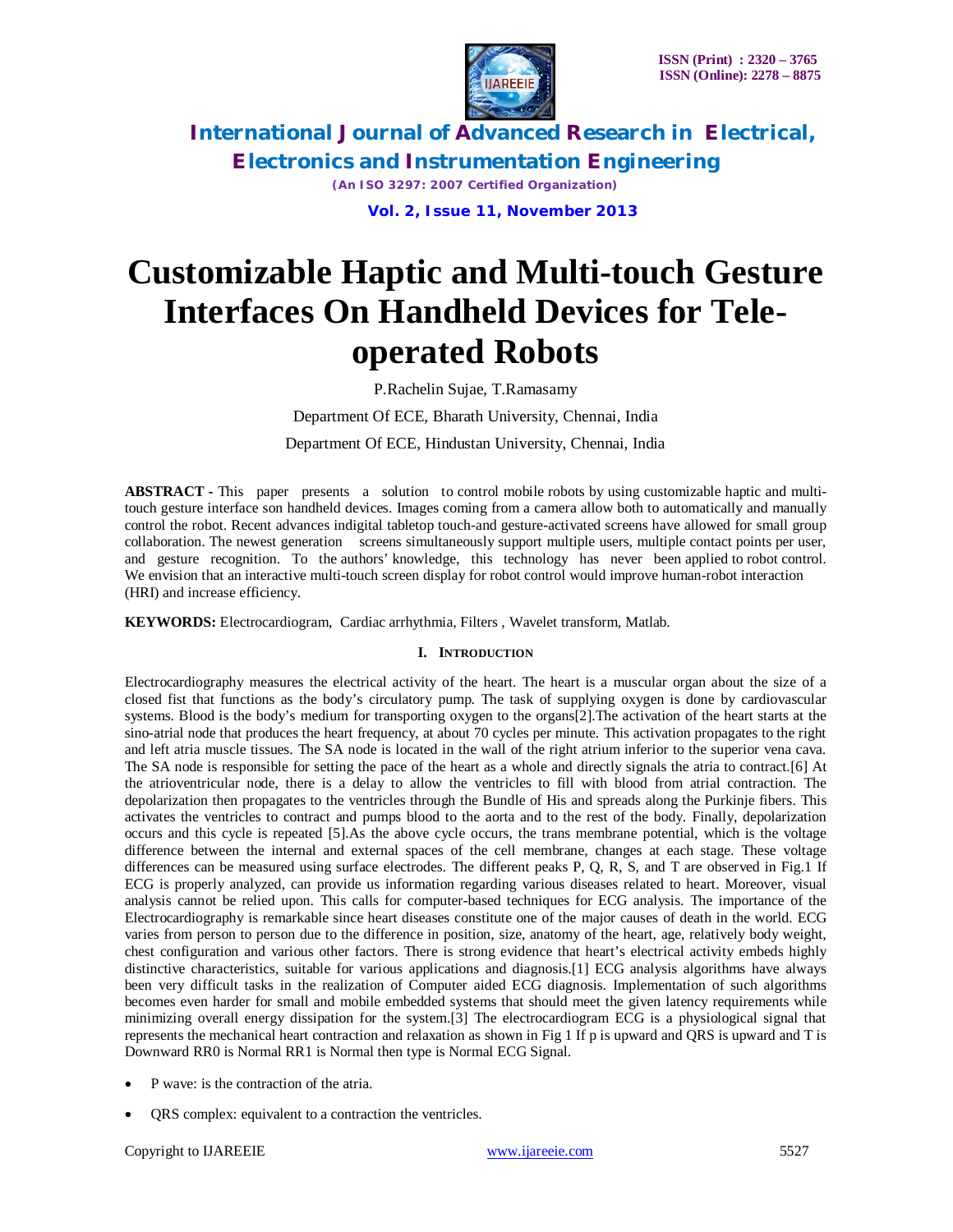

*(An ISO 3297: 2007 Certified Organization)*

### **Vol. 2, Issue 11, November 2013**

• T wave: is the relaxation of ventricles [4]



Figure 1 ECG wave form

The above Fig shows the standard ECG waveform along with intervals the normal value of the parameters are shown in table 1[8]

Table 1 Standard ECG Data

| <b>Amplitude</b> |                   | <b>Durations</b> |                     |
|------------------|-------------------|------------------|---------------------|
| P wave           | $0.25$ mV         | P-R interval     | 0.12 to 0.20 sec    |
| R wave           | $1.60 \text{ mV}$ | Q-T interval     | 0.35 to 0.44 sec    |
| O wave           | 25% of R wave     | S-T interval     | 0.05 to 0.15 sec    |
| T wave           | $0.1$ to $0.5$ mV | P wave interval  | $0.11$ sec          |
|                  |                   | QRS complex      | 0.09 <sub>sec</sub> |
|                  |                   | PR segment       | 0.06 to 0.10 sec    |
|                  |                   | ST segment       | 0.10 to 0.15 sec    |
|                  |                   | T wave           | Varies              |

#### **ECG Arrhythmia**

Cardiac arrhythmias are any abnormality or perturbation in the normal activation sequence of the myocardium. The sinus node, displaying properties of automaticity, spontaneously depolarizes, sending a depolarization wave over the atrium, depolarizing the atrioventricular (AV) node, propagating over the His-Purkinje system, and depolarizing the ventricle in systematic fashion. The signs and symptoms of cardiac arrhythmias can range from none at all to loss of consciousness or sudden cardiac death. In general, more-severe symptoms are more likely to occur in the presence of structural heart disease. Depending upon R-R interval there are two types of arrhythmia and they are broadly classified below

#### **Bradycardia**

The heart rate is less than 60 beats/min[5]. Bradycardia occurs in trained athletes and in patients with increased intracranial pressure, myxoedema and jaundice[4]

#### **Tachycardia**

The heart rate is greater than 100 beats/min[5]. Tachycardia occurs due to the presence of an ectopic focus in the atrium which beats regularly at a rapid rate.[4]

### **II. LITERATURE SURVEY**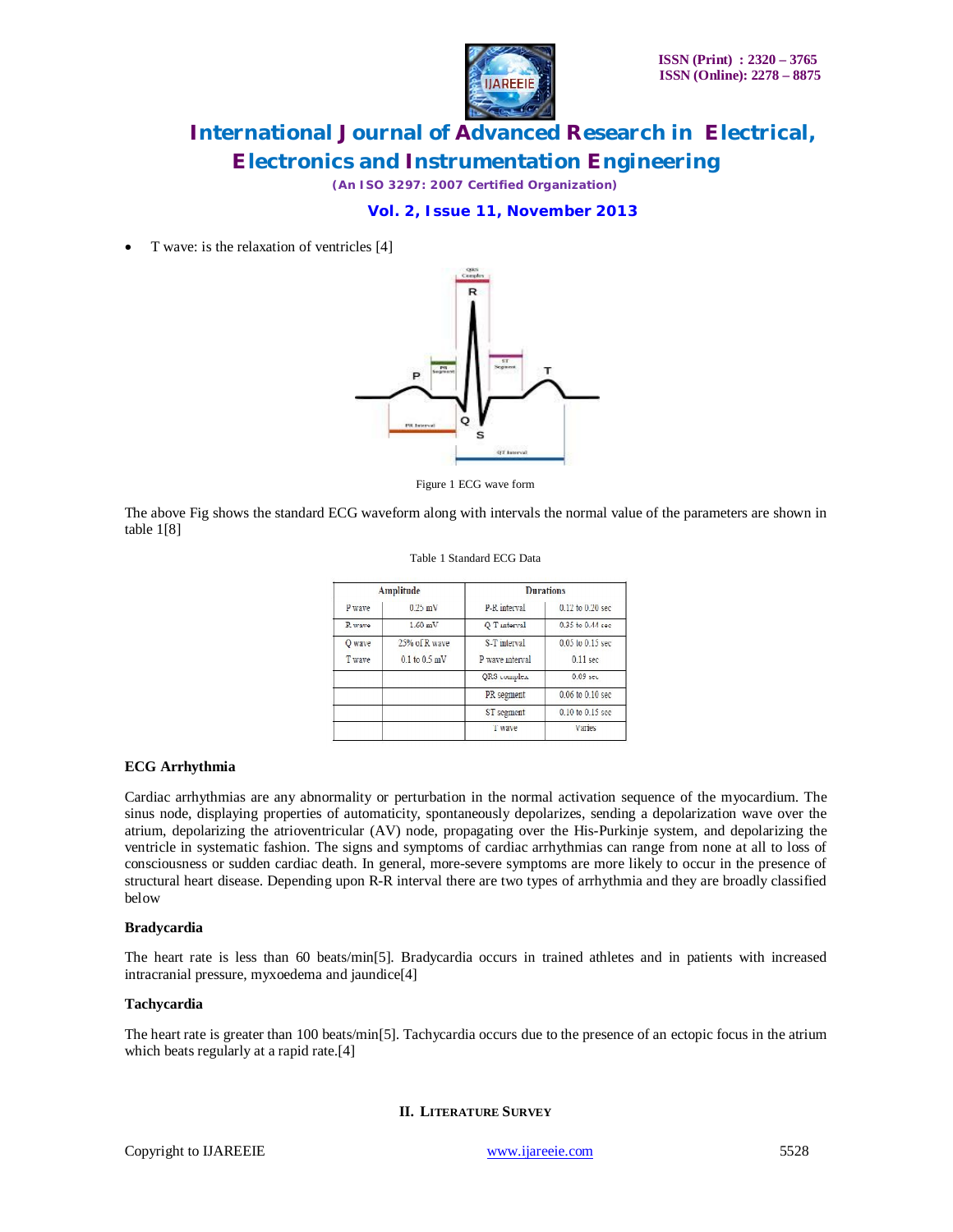

*(An ISO 3297: 2007 Certified Organization)*

#### **Vol. 2, Issue 11, November 2013**

During past few years, various contributions have been made in literature regarding noise removal, ecg feature extraction and classification of ECG signal. Most of them use either time or frequency domain representation of the ECG waveforms.This section of the paper discusses various techniques and transformations proposed earlier in literature for extracting feature from ECG.

V.vijaya and K.K.rao together [2] developed an algorithm for ECG feature extraction based on multiresolution wavelet transform. The algrorithm which was implemented for feature extraction is based on pan-Tompkins algorithm. One cardiac cycle in an ECG signal consists of the P-QRS-T waves. This feature extraction scheme

determines the amplitudes and intervals in the ECG signal for subsequent analysis. The ECG signal was denoised by removing the corresponding wavelet coefficients at higher scales. Then, QRS complexes are detected and each complex.

M.b.messsaoud [8] developed an algorithm for efficient p wave detection based on morphology characteristics of arrhythmia using correlationand regression in ecg signal. The correlation coefficient can indicate the kind of arrhythmia diseases the algorithm was tested using MIT-BIH arrhythmia database where every p wave was classified . the results are presented in terms of correlation coefficient.

J.pan and W.J.tompkins [7] developed an real time algorithm for detection of the qrs complexes of ecg signals. The qrs complexes are based upon digital analyses of slope, amplitude, and width. A special digital bandpass filter reduces false detection caused by the various types of interference present in ecg signals

N. Safdarian, K. Maghooli and Nader J. Dabanloo[9] together work on Classification of Cardiac Arrhythmias with TSK Fuzzy System using Genetic Algorithm. Their study was based on the Takagi-Sugeno-Kang (TSK) fuzzy system for ECG arrhythmia detection and classification of normal sinus rhythm (NSR), ventricular fibrillation (VF) and ventricular tachycardia (VT) has been used.

#### **III.PROPOSED METHODOLOGY**

To attain the objectives of this research work, we first refer a raw ECG from physionet.org in mat. Form which consist a data of 2 rows and 3600 columns. First of all ,a pre-processing is required in this scenario to make the signal filter ,and first we use Firl filter (least square linear phase fir filter) which would firstly initiate the hard values of the filter coded data to clip them further on Butter worth filter is applied for pre-processing and filtering. A wavelet pattern Discrete wavelet transform is applied to define the R-peaks of the data.In this research work haar wavelet transformation have been used. To define and to determine the R- peaks, we were required to define a rule base that which peak would be considered as R-peak . Hence an amplitude difference of 0.5 have been taken the peaks above 0.5 amplitude selection is a threshold value[7] and considered as R-peak. The block diagram of above methodology is shown in Fig 2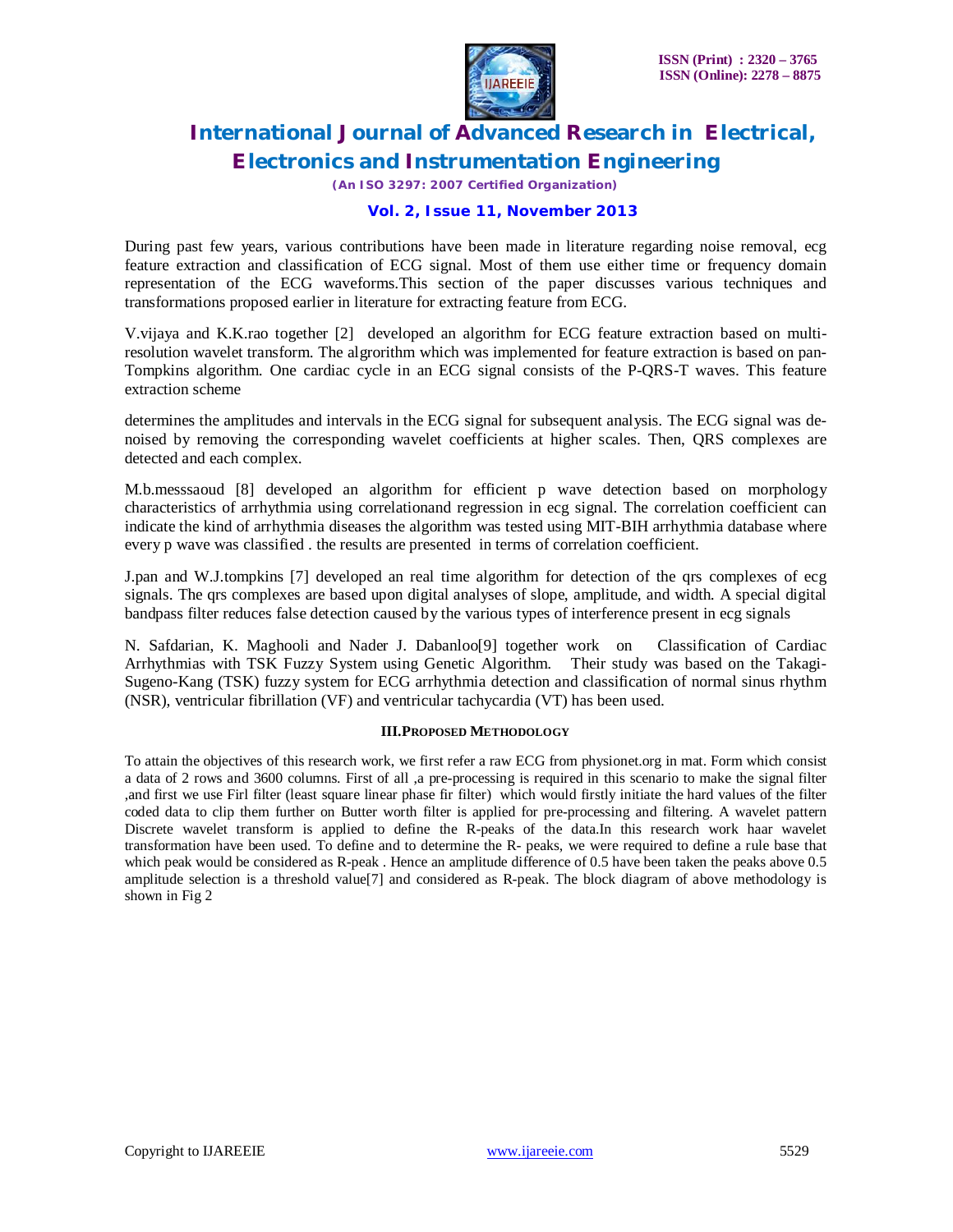

*(An ISO 3297: 2007 Certified Organization)*

### **Vol. 2, Issue 11, November 2013**



Fig 2 R-peak detection structure

#### **Raw ECG**

The Raw ECG of mit- bih arrhythmia database is taken from physionet.org and uploaded in matlab .The uploaded data consist of two overlapped ECG .This overlapped ECG is splitted into a single, where the y axis represents amplitude and x axis represents samples

#### **Prepocessing**

Ecg mainly consist of different types of noise namely frequency interference, baseline drift, electrode contact noise, muscle noise internal amplifier noise and artifacts. Artifacts are the noise induced to ECG signals that result from movement of electrods. We use the Firl filter and Butterworth filter having a frequency range from 300-500 Hz..The first step the original signal is filtered at 300 Hz and the resultant signal is filtered at 500 Hz .So that we get a noise free signal

#### **Wavelet transform**

The wavelet transform provides good time resolution at high frequency. Wavelet Transform provides efficient localization in both time and frequency domain**.** The discrete wavelet transform is applied on complete ECG signal in order to extract approximation coefficient and detailed coefficient.

#### **R Peak Detection**

The detection of R peak is the first step of feature extraction. The R-peak has a largest amplitude corresponds to other peaks . Hence an amplitude of .5 have been taken as a threshold to detect R peak and finally we detect the R peak location and the difference between two R peak is the R-R interval with reference to x axis.

#### **Arrhythmia detection**

Once all R peaks are detected then we can easily identified Bradycardia and Tachycardia on the basis of R-R interval.

#### **IV.RESULTS AND DISCUSSION**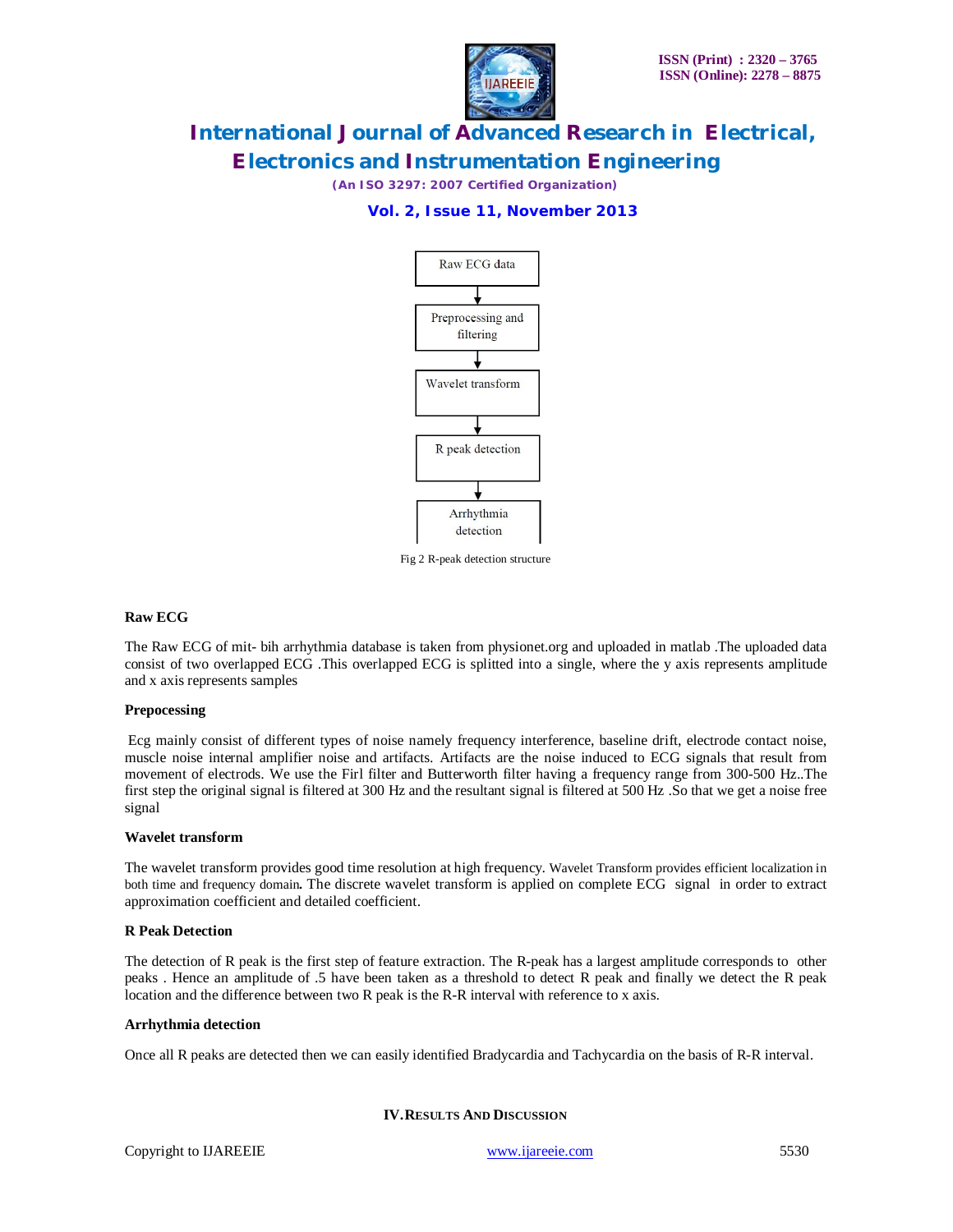

*(An ISO 3297: 2007 Certified Organization)*

#### **Vol. 2, Issue 11, November 2013**

 The overlapped Ecg for record 100.mat is taken from physionet .org and this data consist of 2 rows and 3600 columns as shown in Fig 3 and this data represents complete length of the signal.



Figure 3 Overlapped ECG

 From the above fig it is clear that the blue and red colored lines represents overlapped ecg which is spiltted to get single row which consist the data of 3600 columns that represents the length of the signal as shown in Fig 4



Figure 4 Ecg for first row (splitted)

 The ecg manly consist of different type of noise such as electrod noise, artifacts etc.these noise are removed by using firl and butterworth filter to get noise free signal as shown in Fig 5



Figure 5 Filtered ecg for 1<sup>st</sup> row

Copyright to IJAREEIE www.ijareeie.com 5531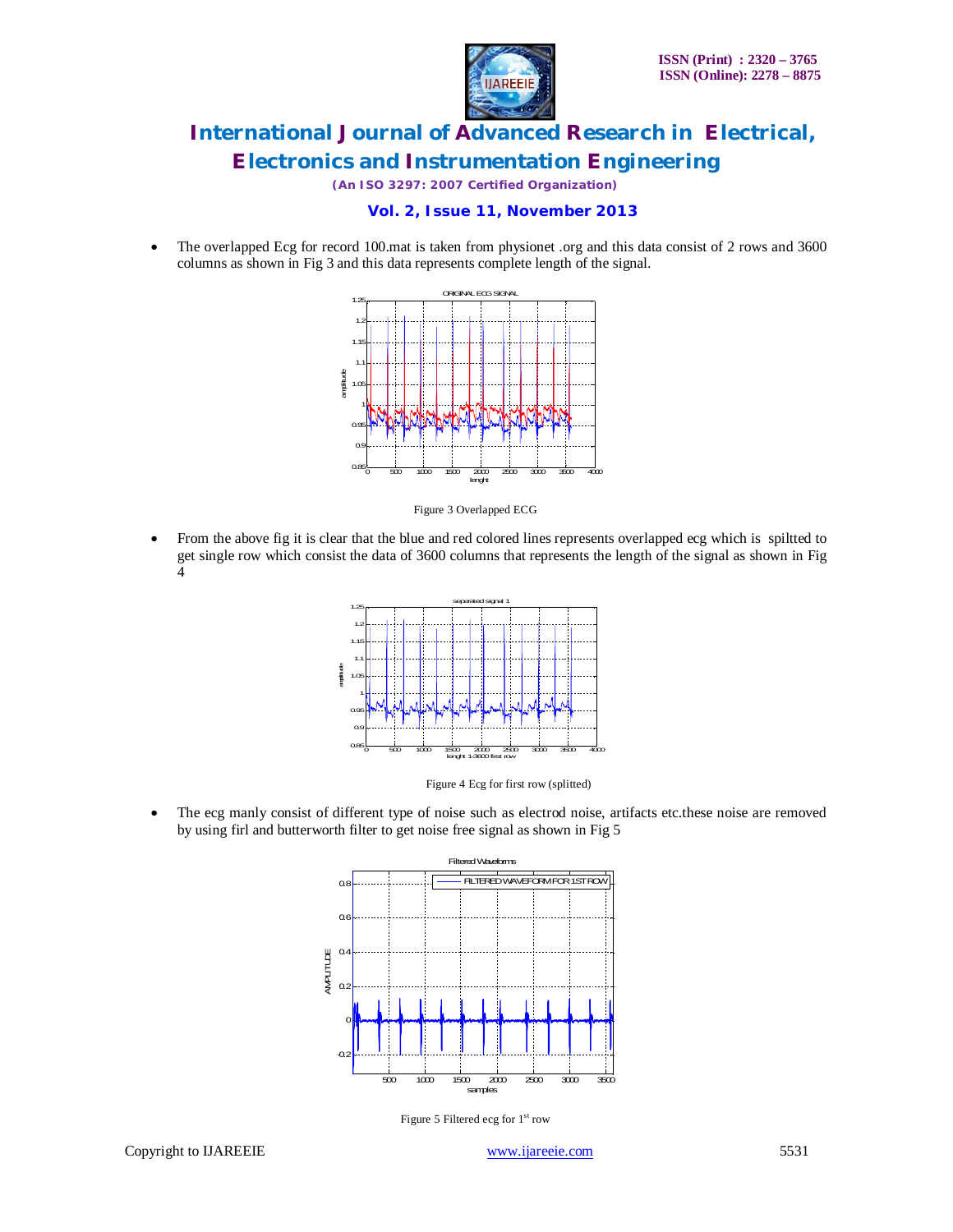

*(An ISO 3297: 2007 Certified Organization)*



 The approximation and detailed coefficient are also sub plotted using discrete wave transform to provide good time resolution at high frequency as shown in Fig 6. Finally the complete signal is rectified using discrete wavelet transform as shown in Fig 7



Figure 7 Complete signal rectified by DWT The amplitude of 0.5 is taken as a threshold to determine the effective R-Peak location and shown in Fig 8

 $\Omega$ -0.2  $\circ$  $\Omega$  $Q$ 

500 1000 1500 2000 2500 3000 3500